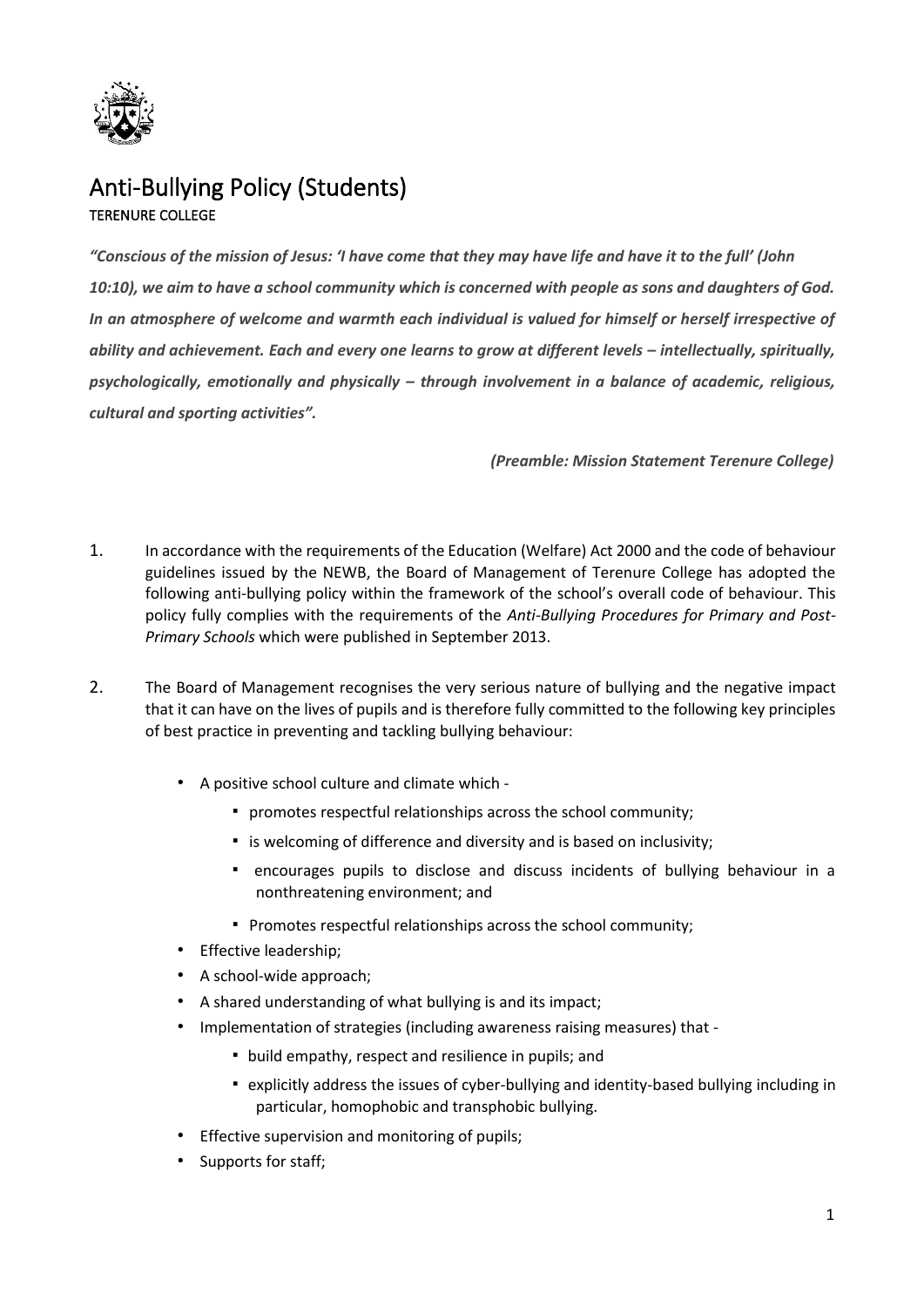- Consistent recording, investigation and follow-up of bullying behaviour (including use of established intervention strategies); and
- On-going evaluation of the effectiveness of the anti-bullying policy.
- 3. In accordance with the *Anti-Bullying Procedures for Primary and Post-Primary Schools* bullying is defined as follows:

Bullying is unwanted negative behaviour - verbal, psychological or physical - conducted by an individual or group against another person (or persons) and which is repeated over time.

The following types of bullying behaviour are included in the definition of bullying:

- deliberate exclusion, malicious gossip and other forms of relational bullying,
- cyber-bullying,
- identity-based bullying such as homophobic bullying, racist bullying, bullying based on a person's membership of the Traveller community and bullying of those with disabilities or special educational needs.

Isolated or once-off incidents of intentional negative behaviour, including a once-off offensive or hurtful text message or other private messaging, do not fall within the definition of bullying and should be dealt with, as appropriate, in accordance with the school's code of behaviour.

However, in the context of this policy, placing a once-off offensive or hurtful public message, image or statement on a social network site or other public forum where that message, image or statement can be viewed and/or repeated by other people will be regarded as bullying behaviour.

Negative behaviour that does not meet this definition of bullying will be dealt with in accordance with the school's code of behaviour.

Additional information on different types of bullying is set out in Section 2 of the *Anti-Bullying Procedures for Primary and Post-Primary Schools*.

- 4. The relevant teachers for investigating and dealing with bullying and the person primarily responsible for investigating any alleged bullying incident that is reported will be the relevant Year Head. They will have the additional support of the Principal, Deputy Principals, Guidance Counsellor, Pastoral Care Co-ordinator and Chaplaincy Team should they require it.
- 5. The education and prevention strategies (including strategies specifically aimed at cyber-bullying and identity-based bullying including in particular, homophobic and transphobic bullying) that will be used by the school are as follows:
	- Various anti-bullying, internet safety and relationship building programmes conducted by outside agencies:
		- First Year:
			- o Sticks and Stones Anti- Bullying Programme (October)
			- o Motus Learning Mental Health/Resilience/ Anti bullying Workshops
			- o FRIENDS Programme delivered by first year SPHE/ Wellbeing Teachers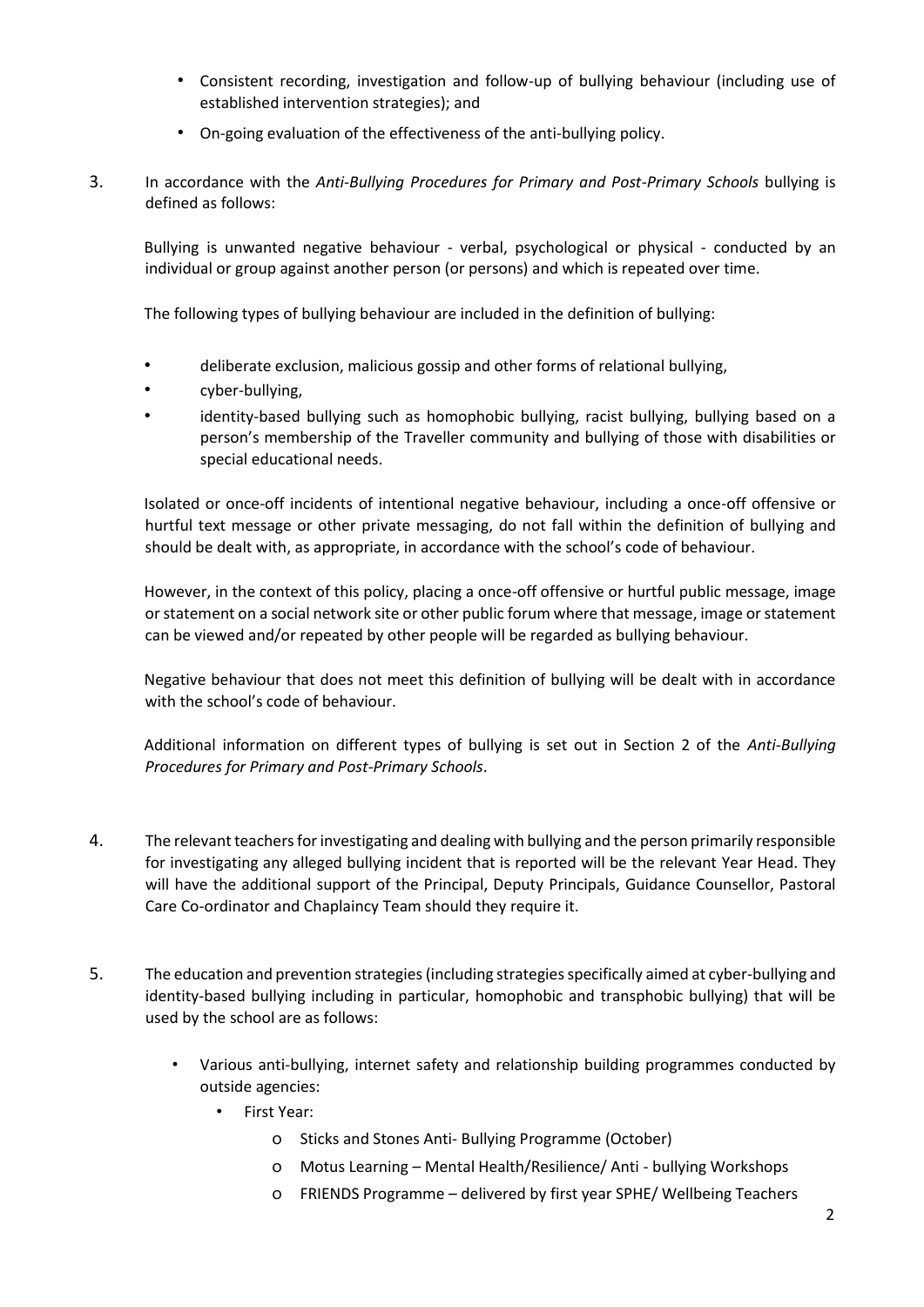- Transition Year: Soar Workshops
- The raising of awareness of bullying through the school newsletter/posters/screens etc.
- Diversity Week
- Positive Mental Health / Wellness Programme
- Discussion of bullying among all stakeholders e.g. staff-meetings
- Outlining our Anti-Bullying Policy to each year group and to new students
- Confidential questionnaires to gather information from students / bullying sociograms
- Extracurricular activities to develop self-esteem, co-operation and positive attitudes
- Statement regarding bullying in the pupil's journal and in the code of behaviour
- Buddy/Mentoring by Senior cycle students of First Year students in particular
- SPHE classes (Junior Cycle)
- CSPE classes (Junior Cycle)
- TY SPHE Staying Safe Talk given by chaplains / Guidance Counsellor on children's rights / cyber safety.
- TY 6<sup>th</sup> Year RSE: Bullying Mental Health Programmes
- 6<sup>th</sup> Year KAIROS retreat
- Lessons across all subjects that either explicitly address bullying or that implicitly foster an attitude of respect for all. These include but are not limited to:
	- Business Studies: Bullying in the workplace, ethical behaviour, mutual respect
	- English: Bullying as a theme in poetry, novels and drama
	- French: Bullying / Cyberbulling as an essay topic, bullying as theme in French film
	- Home Economics: Bullying discussed under Health
	- History: Links made with discrimination, prejudice and persecution
	- **•** Religion ( $5<sup>th</sup>$  Year)
- Class observation and classroom management
- Observation during extracurricular activities
- Encouraging the values of respect and tolerance in all our pupils
- Role of parents
- 6. The school's procedures for investigation, follow-up and recording of bullying behaviour and the established intervention strategies used by the school for dealing with cases of bullying behaviour are as follows:

The co-operation of staff (teaching and non-teaching), management, pupils and parents is sought and expected during any investigation and in attempts to resolve any issues and in restoring, as far as is practicable, the relationships of the parties involved as quickly as possible.

### a. Procedures for reporting of incidents of bullying

Anyone who witnesses any action that is deemed to be of a bullying nature should report it as soon as possible. A 'Bullying Incident Referral Form' (Appendix 1) is available in the staffroom and may be used for this purpose.

- Prefects to report any incidents of bullying they are aware of to any staff member who will then inform the relevant teacher.
- Students can report incidents to their tutor, any teacher, prefects, Year Head, chaplains, matron, counsellor or any adult in the school. This information is then passed as a matter of importance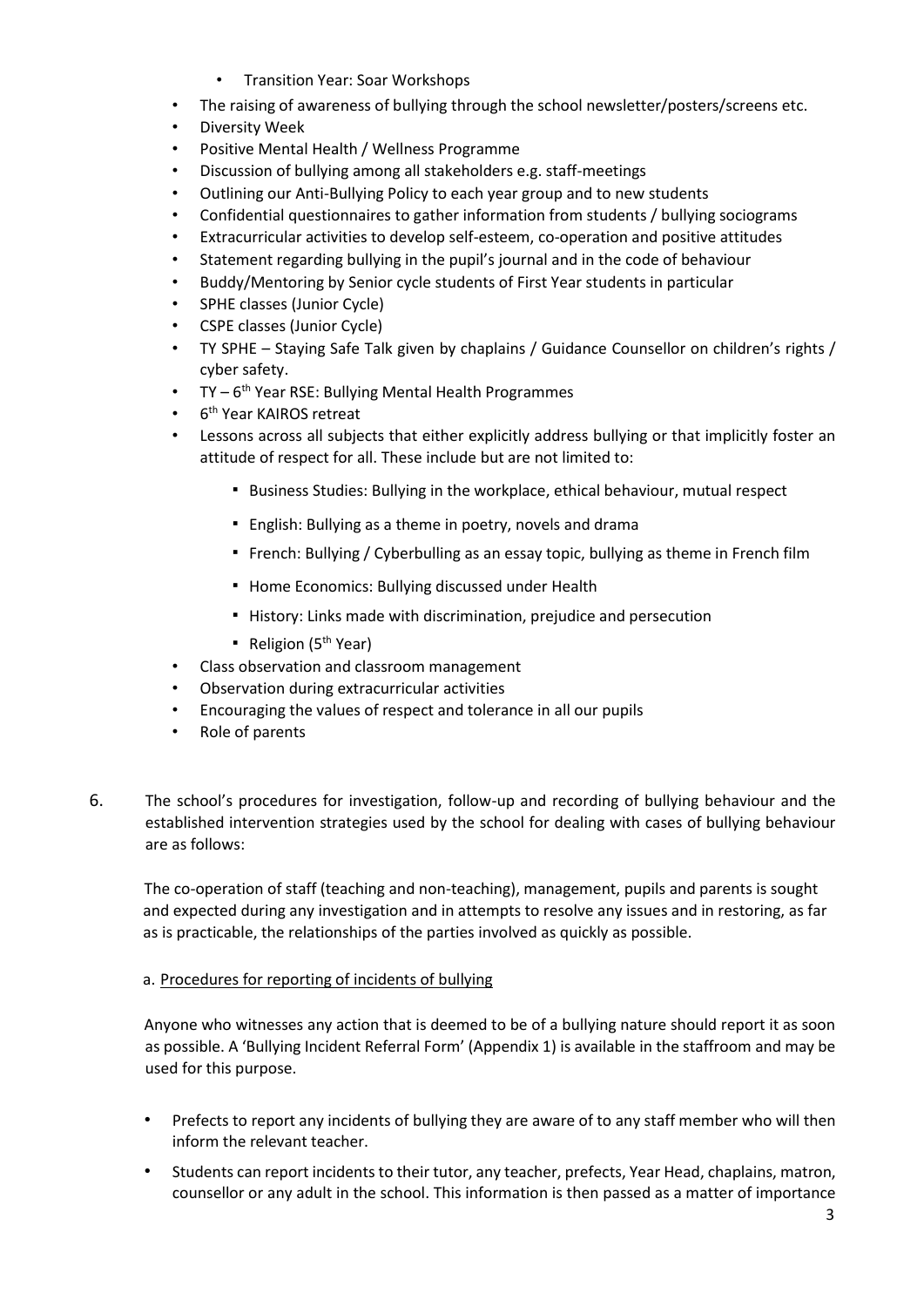to one of the relevant teacher. Students may report anonymously in order that they gain confidence in 'telling'.

- Non-teaching members of staff report incidents to the relevant teacher if known or the Principal, a Deputy Principal or Pastoral Care Co-ordinator.
- Teachers report incidents to the relevant teacher or the Principal, a Deputy Principal or the Pastoral Care Co-ordinator.
- Parents should notify the relevant teacher or Principal, a Deputy Principal or Pastoral Care Coordinator.

## b. Procedures for investigating and recording incidents of bullying

- The relevant teacher will be the primary investigator although he/she may seek the assistance of other member of management/staff. The primary aim for the relevant teacher in investigating and dealing with bullying is to resolve any issues and to restore, as far as practicable, the relationships of the parties involved (rather than apportion blame). The relevant teacher will use his/her professional judgement in relation to the records to be kept, the actions taken and any discussion with those involved regarding same. The relevant teacher may consult the Principal or a Deputy Principal at any stage in relation to a case.
- In investigating, the relevant teacher will seek witness accounts (no implication that they are involved will be inferred from this). They will question and investigate sensitively and with due regard to the rights of all students concerned the reported incident. Where a group is involved, each member should be interviewed individually first. Where appropriate or helpful those involved may be asked to write down their account of the incidents.
- Throughout this process the relevant teacher will keep a record of witness accounts, other interviews, strategies used, interventions made and any other relevant details. This report will be then filed and kept on record.
- As part of this process the involvement of parents may be necessary. This is to be welcomed and encouraged. This involvement should be positive and understanding in the context of the case being investigated.
- The rights of all parties are to be safe-guarded during and after the investigation process.
- A report of all incidents of bullying within a year group will be kept in a designated file by the relevant Year Head and Deputy Principals. This file will travel with each cohort through their life in the College. A copy of the report will be kept in individual students' files also.
- In cases where the relevant teacher considers that the bullying behaviour has not been adequately and appropriately addressed within 20 school days after he/she has determined that bullying behaviour has occurred, it must be recorded by the relevant teacher and reported to the Principal or a Deputy Principal using the 'Alleged Bullying Incident Report Form' (Appendix 2).
- In determining whether a bullying case has been adequately and appropriately addressed the relevant teacher must, as part of his/her professional judgement, take the following factors into account:
	- Whether the bullying behaviour has ceased;
	- Whether any issues between the parties have been resolved as far as is practicable;
	- Whether the relationships between the parties have been restored as far as is practicable; and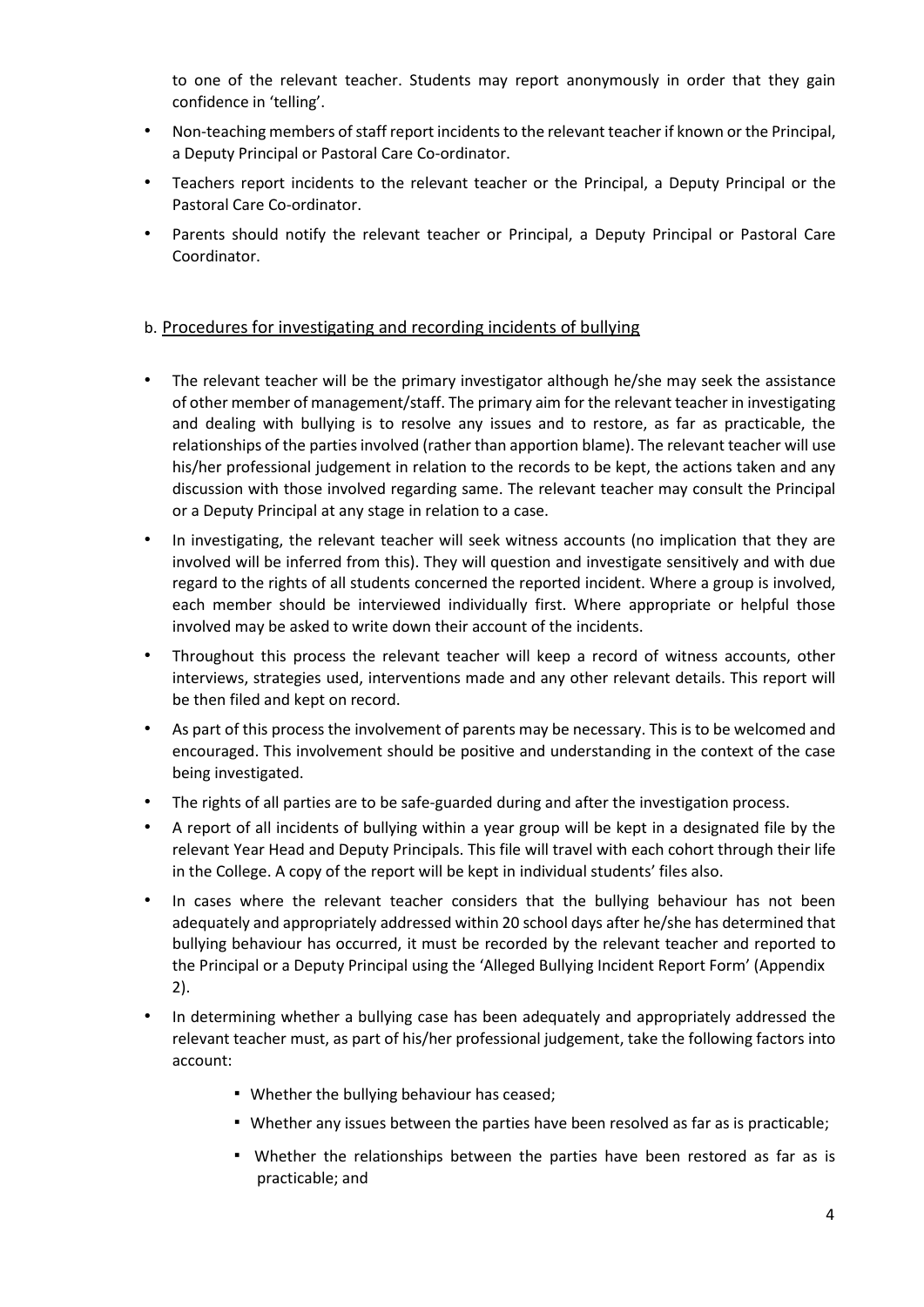**• Any feedback received from the parties involved, their parents or the school Principal** or Deputy Principals.

### c. Intervention strategies for dealing with cases of bullying

- In instances where it has been determined by the relevant teacher that bullying behaviour has occurred, the parents of the parties involved will be informed of the matter and the actions being taken.
- Where a student has been engaged in bullying behaviour, it will be made clear to him how he is in breach of the school's anti-bullying policy and he will be encouraged to see the negative and detrimental nature of his actions and will be supported and encouraged to be more positive.
- In accordance with the Code of Behaviour appropriate sanctions may/will be applied. Decisions regarding sanctions will be made by the relevant teacher in consultation with the Deputy Principal(s) and/or Principal.
- Additional sanctions not imposed by the relevant teacher and / or not in accordance with the Code of Behaviour will not be applied by individual teachers or non-teaching staff.
- It will be made clear to the students involved and to the parents of the students involved that in any situation where disciplinary sanctions are required, this is a private matter between the student involved, his parents and the school.
- Any retaliatory action during or after an investigation will be treated as serious breaches of behaviour and will be dealt with under the Code of Behaviour.
- Victims of bullying will be supported by the Pastoral Care team.
- Parents may be asked to be involved in putting in place and assisting in structures and procedures to help correct and support those affected by bullying.
- Where it is deemed to be beneficial and where the student who has been bullied is ready and agreeable follow-up meetings with relevant parties may be arranged.
- A programme of support for students who have been bullied and for students involved in bullying will be established with the aim of raising self-esteem, developing friendship and social skills and building resilience. The school's programme for working with students affected by bullying is outlined in Section 7 of this policy.
- Where deemed necessary students may be referred to the school's counselling services or to counselling by outside professionals. with the objective of restoring confidence and selfesteem to the parties involved in the bullying. Students who engage in bullying may need counselling to help them learn other ways of meeting their needs without violating the rights of others.
- In cases where the school has serious concerns in relation to managing the behaviour of a student, the advice of the National Education Psychological Service will be sought.
- In cases where an incident is deemed 'serious and where the behaviour is regarded as potentially abusive' as per *Children First National Guidance for the Protection and Welfare of Children 2011* and *Child Protection Procedures for Primary and Post-Primary Schools* the school will consult the HSE Children and Family Social Services with a view to drawing up an appropriate response. Where appropriate, in accordance with the aforementioned guidance and procedures, Gardaí will be informed.
- Where a parent is not satisfied that the school has dealt with a bullying case in accordance with these procedures, the parents must be referred, as appropriate, to the school's complaints procedures.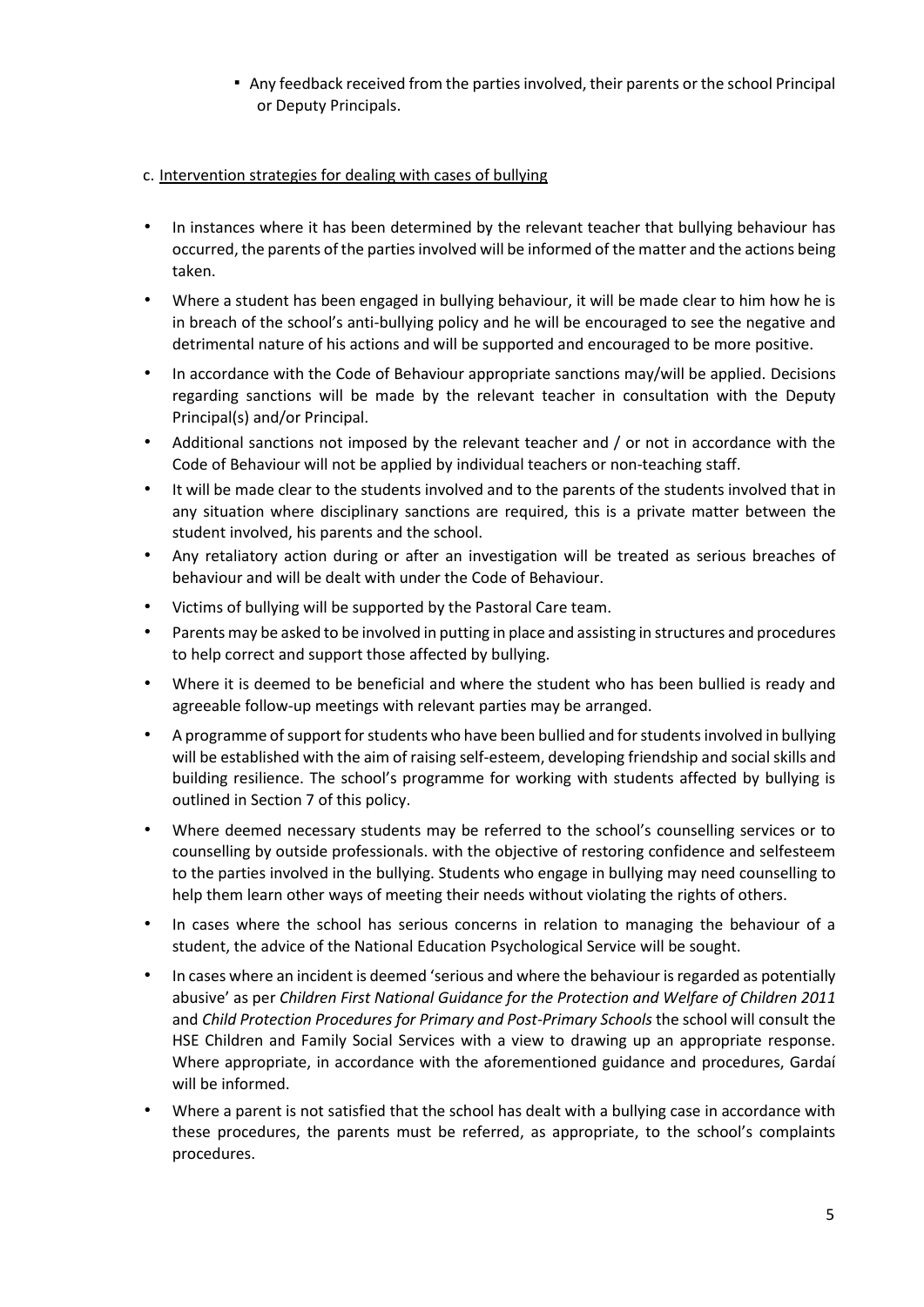- In the event that a parent has exhausted the school's complaints procedures and is still not satisfied, the school must advise the parents of their right to make a complaint to the Ombudsman for Children.
- 7. The school's programme of support for working with pupils affected by bullying is as follows:

Programmes will be established on a case-by-case basis and may include the following strategies:

- Traditional disciplinary approach: The student involved in bullying behaviour is advised of his actions and the consequences of them.
- Strengthening the victim: The victim of bullying is provided with strategies to deal with bullying and methods of responding.
- Mediation: The two parties agree to have a mediator to help resolve the issue.
- Restorative Practice: The student involved in bullying behaviour acknowledges the hurt and wrong he has caused and offers to apologise to the victim.
- The Support Group Method: The student who has been bullied and student involved in bullying behaviour are brought together in a group of peers where they discuss and share and resolve the situation under the guidance of a skilled practitioner.
- The Method of Shared Concern: The student involved in bullying behaviour is met with to listen to expression of concern about the behaviour, leading to a meeting with the student who has been bullied whereby a resolution can be worked out that is acceptable.
- The No Blame Approach: The parties involved are encouraged to understand one another and resolve their difficulties. The 'no blame' approach puts the emphasis on resolution rather than blame. This needs to be explained correctly. Sanctions and punishments may still apply.
- Further work with the victim of bullying: The target of bullying will be given supports and help as required.
- Further work with the student(s) involved in bullying behaviour to help him/them to understand and realise the effect of his/their actions.
- Working with the bystanders and positive leaders: Friends, peers and those competent enough to understand should be informed of their support role and encouraged to show support in a positive way.
- Further monitoring: Relevant staff, teaching and non-teaching, could be informed of the need for continued monitoring of the situation.
- Using sanctions: some incidents will/may require sanctions being applied. These sanctions should be in line with the Code of Behaviour of the College.
- Using outside agencies: In some cases, as specified in Section  $6(c)$  of this policy, the use of these may be required.

The following parties may be involved in the programme of support of a bullying incident. The extent of the involvement will/may vary from case to case.

- Guidance Counsellor
- **Chaplains**
- **Teachers**
- Year Head
- Matron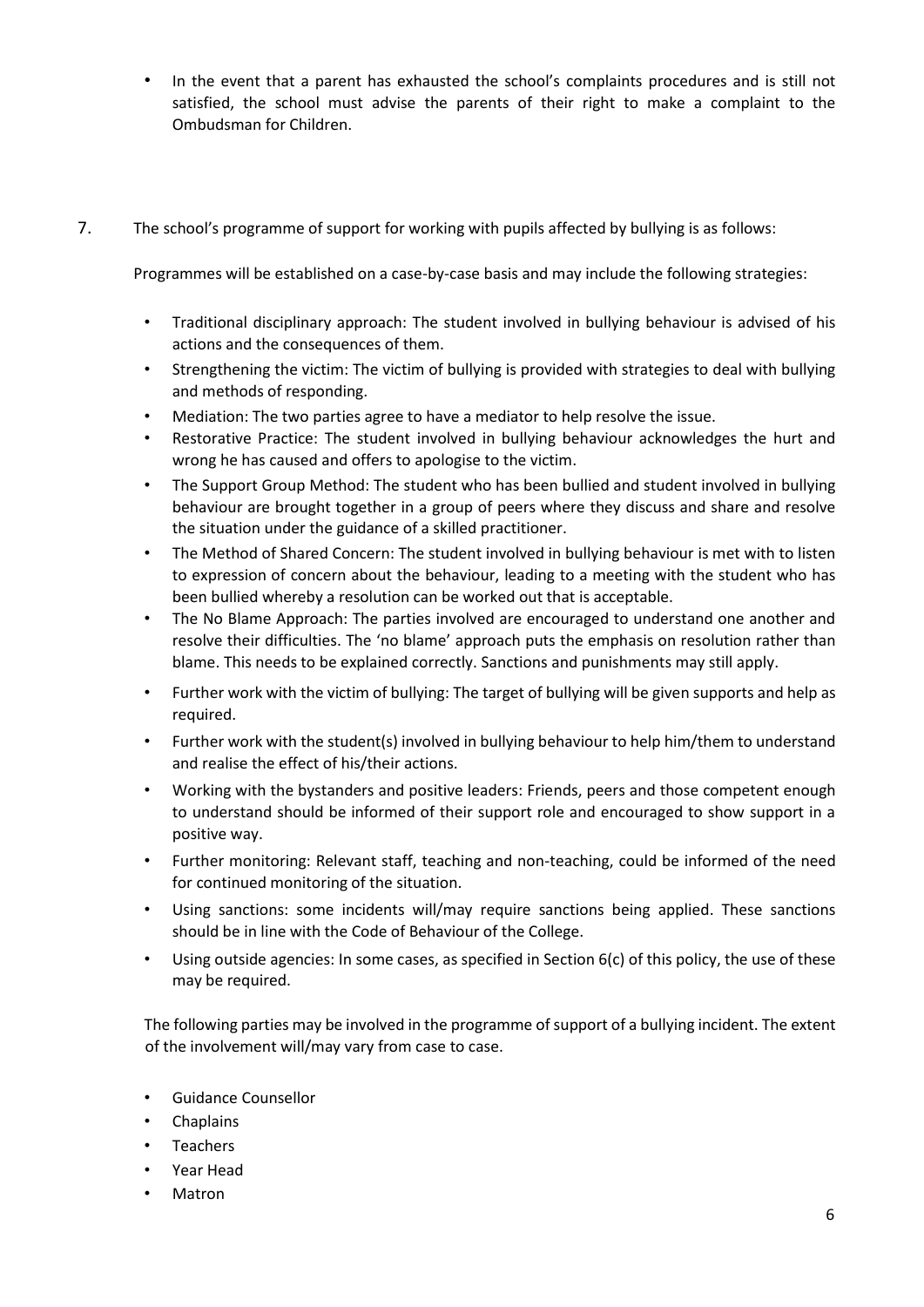- Principal / Deputy Principals
- Outside agencies
- Pastoral care team
- Parents Students
- 8. Supervision and Monitoring of Pupils

The Board of Management confirms that appropriate supervision and monitoring policies and practices are in place to both prevent and deal with bullying behaviour and to facilitate early intervention where possible.

9. Prevention of Harassment

The Board of Management confirms that the school will, in accordance with its obligations under equality legislation, take all such steps that are reasonably practicable to prevent the sexual harassment of pupils or staff or the harassment of pupils or staff on any of the nine grounds specified, i.e. gender including transgender, civil status, family status, sexual orientation, religion, age, disability, race and membership of the Traveller community.

- 10. This policy was adopted by the Board of Management on the 24 April 2017.
- 11. This policy has been made available to school personnel, published on the school website, is readily accessible to parents and pupils on request and provided to the Parents' Association. A copy of this policy will be made available to the Department and the patron if requested.
- 12. This policy and its implementation will be reviewed by the Board of Management once in every schoolyear. Written notification that the review has been completed will be made available to school personnel, published on the school website and provided to the Parents' Association. A record of the review and its outcome will be made available, if requested, to the patron and the Department.

Livia Bon

Signed: \_\_\_\_\_\_\_\_\_\_\_\_\_\_\_\_\_\_\_\_\_\_\_\_\_\_\_\_\_\_\_\_\_\_\_\_ Signed: \_\_\_\_\_\_\_\_\_\_\_\_\_\_\_\_\_\_\_\_\_\_\_\_\_\_\_\_\_\_\_\_

Ms. Patricia Bourdon Mr. Philip Wallace Chairperson of the Board of Management Principal

Date: 13<sup>th</sup> December 2021 **Date: 13<sup>th</sup> December 2021** 

thilip Wallace

Date of next review: December 2022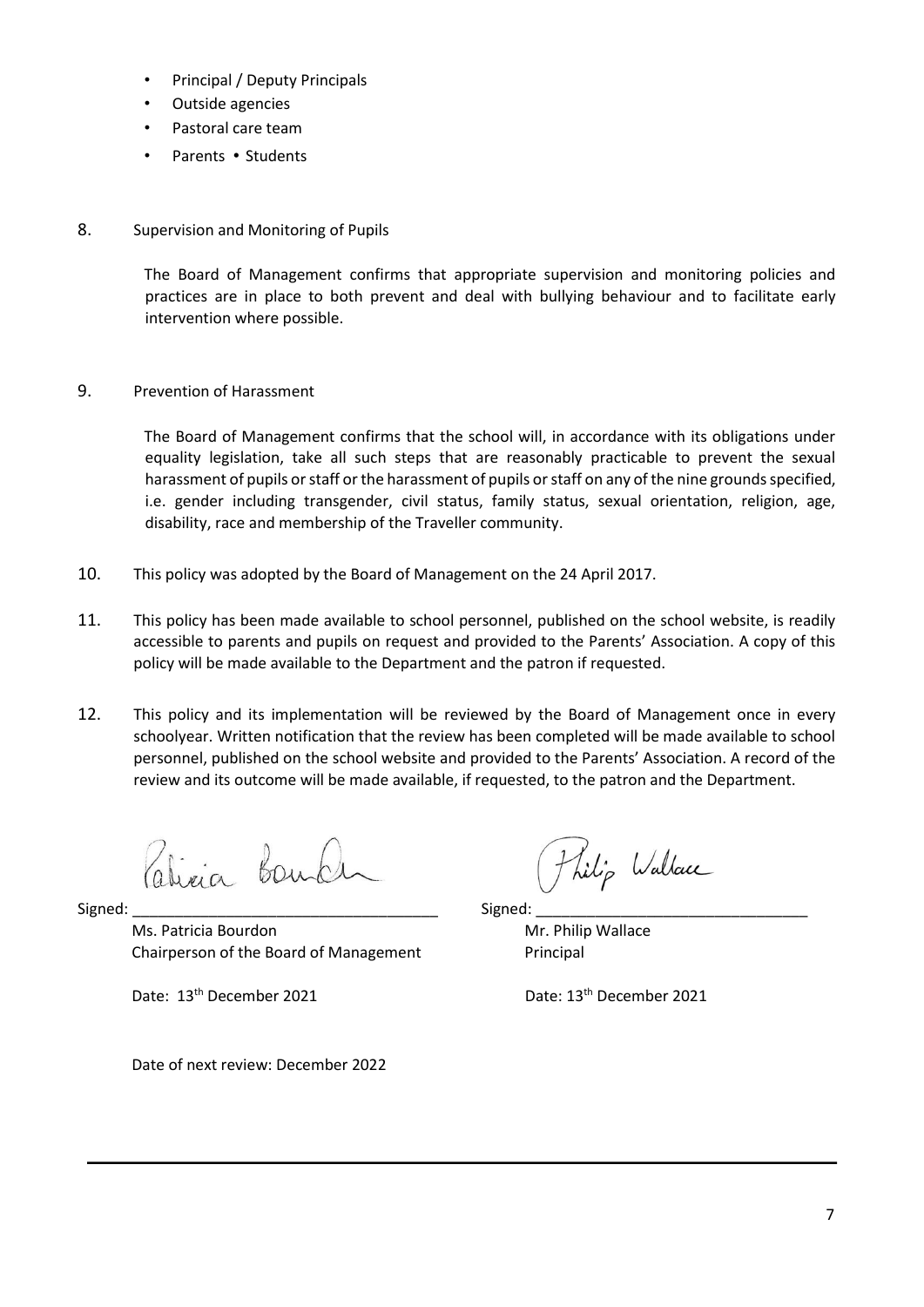### **Additional Note:**

## **Relevant Teachers for the Academic Year 2021/2022**

| <b>Principal Support Staff</b> |                    |  |  |
|--------------------------------|--------------------|--|--|
| Sixth Year Head:               | Mr. B. O'Callaghan |  |  |
| Fifth Year Head:               | Mr. P. Forde       |  |  |
| <b>Transition Year Head:</b>   | Mr. D. Nicholas    |  |  |
| Third Year Head:               | Ms. C. Russell     |  |  |
| Second Year Head:              | Mr. M. Collins     |  |  |
| First Year Head:               | Ms. A. Hegarty     |  |  |

| Principal:                  | Mr. P. Wallace                     |
|-----------------------------|------------------------------------|
| <b>Deputy Principals:</b>   | Mr. M. Shanahan<br>Ms. M. Byrne    |
| <b>Guidance Counsellor:</b> | Ms. E. Aherne                      |
| Pastoral Care Co-ordinator: | Mr. E. Geraghty                    |
| Chaplains:                  | Mr. Tom Farrell, Ms. Mary Liz Ryan |
|                             | and Ms. Mairead Deffely            |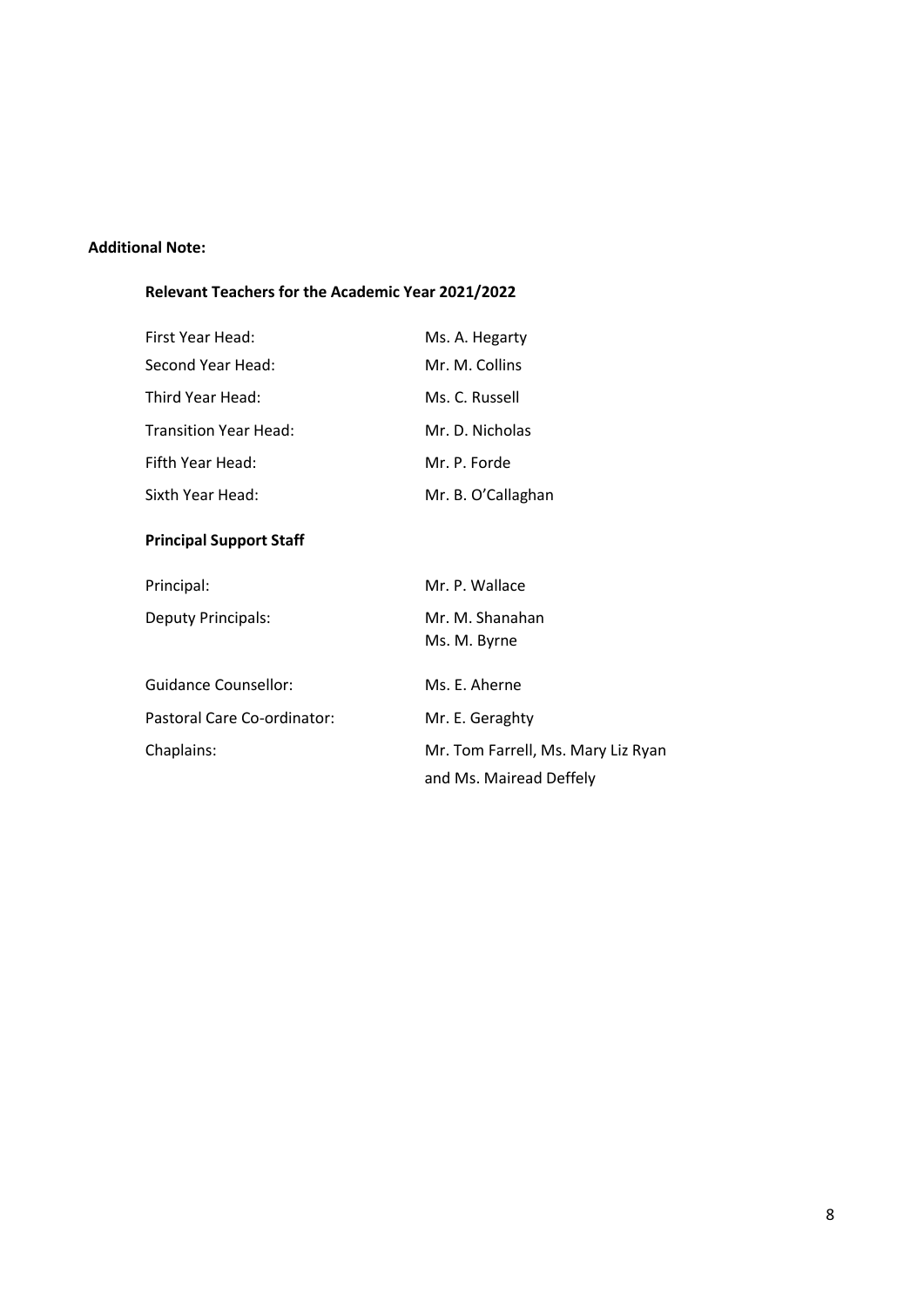## **Appendix 1 BULLYING INCIDENT REFERRAL FORM**

To be submitted to the relevant Year Head

**1. Name of student being bullied:** \_\_\_\_\_\_\_\_\_\_\_\_\_\_\_\_\_\_\_\_\_\_\_\_\_\_\_\_\_\_\_\_\_\_Class\_\_\_\_\_\_\_\_\_\_\_\_\_\_\_\_\_\_

2. Name(s) and class(es) of pupil(s) engaged in bullying behaviour

**3. Source** of bullying concern/report **4. Location** of incidents (tick (tick relevant box(es))\*  $r = r$  relevant box(es))\*

| Pupil concerned    |
|--------------------|
| <b>Other Pupil</b> |
| Parent             |
| Member of staff    |
| Other              |

| Pitches / Yard           |  |
|--------------------------|--|
| Classroom                |  |
| Corridor                 |  |
| Toilets / Changing Rooms |  |
| Bus                      |  |
| Other                    |  |
|                          |  |

**5. Type** of Bullying Behaviour (tick relevant box(es)) \*

| <b>Physical Aggression</b> | Cyber-bullying          |  |
|----------------------------|-------------------------|--|
| Damage to Property         | Intimidation            |  |
| Isolation/Exclusion        | <b>Malicious Gossip</b> |  |
| Name Calling               | Other (specify)         |  |

\_\_\_\_\_\_\_\_\_\_\_\_\_\_\_\_\_\_\_\_\_\_\_\_\_\_\_\_\_\_\_\_\_\_\_\_\_\_\_\_\_\_\_\_\_\_\_\_\_\_\_\_\_\_\_\_\_\_\_\_\_\_\_\_\_\_\_\_\_\_\_\_\_\_\_\_\_\_\_\_\_

\_\_\_\_\_\_\_\_\_\_\_\_\_\_\_\_\_\_\_\_\_\_\_\_\_\_\_\_\_\_\_\_\_\_\_\_\_\_\_\_\_\_\_\_\_\_\_\_\_\_\_\_\_\_\_\_\_\_\_\_\_\_\_\_\_\_\_\_\_\_\_\_\_\_\_\_\_\_\_\_\_

#### **6. Brief Description of bullying behaviour and its impact**

#### **7. Details of any actions taken**

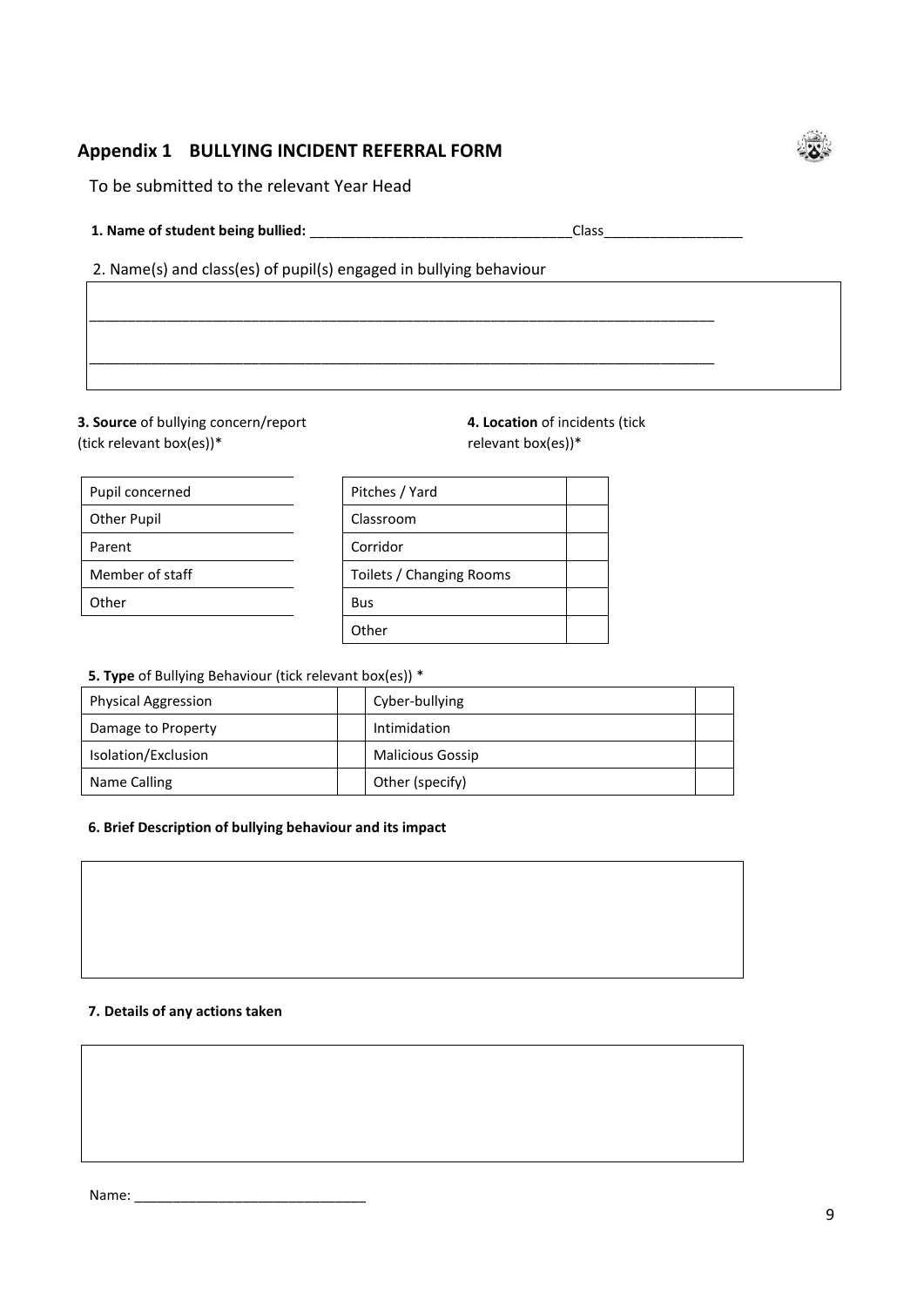\_\_\_\_\_\_\_\_\_\_\_\_\_\_\_\_\_\_\_\_\_\_\_\_\_\_\_\_\_\_\_\_\_\_\_\_\_\_\_\_\_\_\_\_\_\_\_\_\_\_\_\_\_\_\_\_\_\_\_\_\_\_\_\_\_\_\_\_\_\_\_\_\_\_\_\_\_\_\_\_\_ \_\_\_\_\_\_\_\_\_\_\_\_\_\_\_\_\_\_\_\_\_\_\_\_\_\_\_\_\_\_\_\_\_\_\_\_\_\_\_\_\_\_\_\_\_\_\_\_\_\_\_\_\_\_\_\_\_\_\_\_\_\_\_\_\_\_\_\_\_\_\_\_\_\_\_\_\_\_\_\_\_ \_\_\_\_\_\_\_\_\_\_\_\_\_\_\_\_\_\_\_\_\_\_\_\_\_\_\_\_\_\_\_\_\_\_\_\_\_\_\_\_\_\_\_\_\_\_\_\_\_\_\_\_\_\_\_\_\_\_\_\_\_\_\_\_\_\_\_\_\_\_\_\_\_\_\_\_\_\_\_\_\_

## **Appendix 2 ALLEGED BULLYING INCIDENT REPORT FORM**



Name \_\_\_\_\_\_\_\_\_\_\_\_\_\_\_\_\_\_\_\_\_\_\_\_\_\_\_\_\_\_\_\_\_\_\_\_\_\_\_\_\_Class\_\_\_\_\_\_\_\_\_\_\_\_\_\_\_\_\_\_

#### **2. Name(s) and class(es) of pupil(s) engaged in bullying behaviour**

**3. Source** of bullying concern/report (tick relevant box(es))\*

**4. Location** of incidents (tick relevant box(es))\*

| Pupil concerned    | Pitches / Yard           |
|--------------------|--------------------------|
| <b>Other Pupil</b> | Classroom                |
| Parent             | Corridor                 |
| Teacher            | Toilets / Changing Rooms |
| Other              | <b>Bus</b>               |
|                    | Other                    |

#### **5. Name of person(s) who reported** the bullying concern

#### **6. Type** of Bullying Behaviour (tick relevant box(es)) \*

| <b>Physical Aggression</b> | Cyber-bullying          |  |  |
|----------------------------|-------------------------|--|--|
| Damage to Property         | Intimidation            |  |  |
| Isolation/Exclusion        | <b>Malicious Gossip</b> |  |  |
| Name Calling               | Other (specify)         |  |  |

#### **7. Where behaviour is regarded as identity-based bullying, indicate the relevant category:**

| Homophobic | Disability/SEN<br>related | Racist | Membership of<br>Traveller community | Other (specify) |
|------------|---------------------------|--------|--------------------------------------|-----------------|
|            |                           |        |                                      |                 |

#### **8. Brief Description of bullying behaviour and its impact**